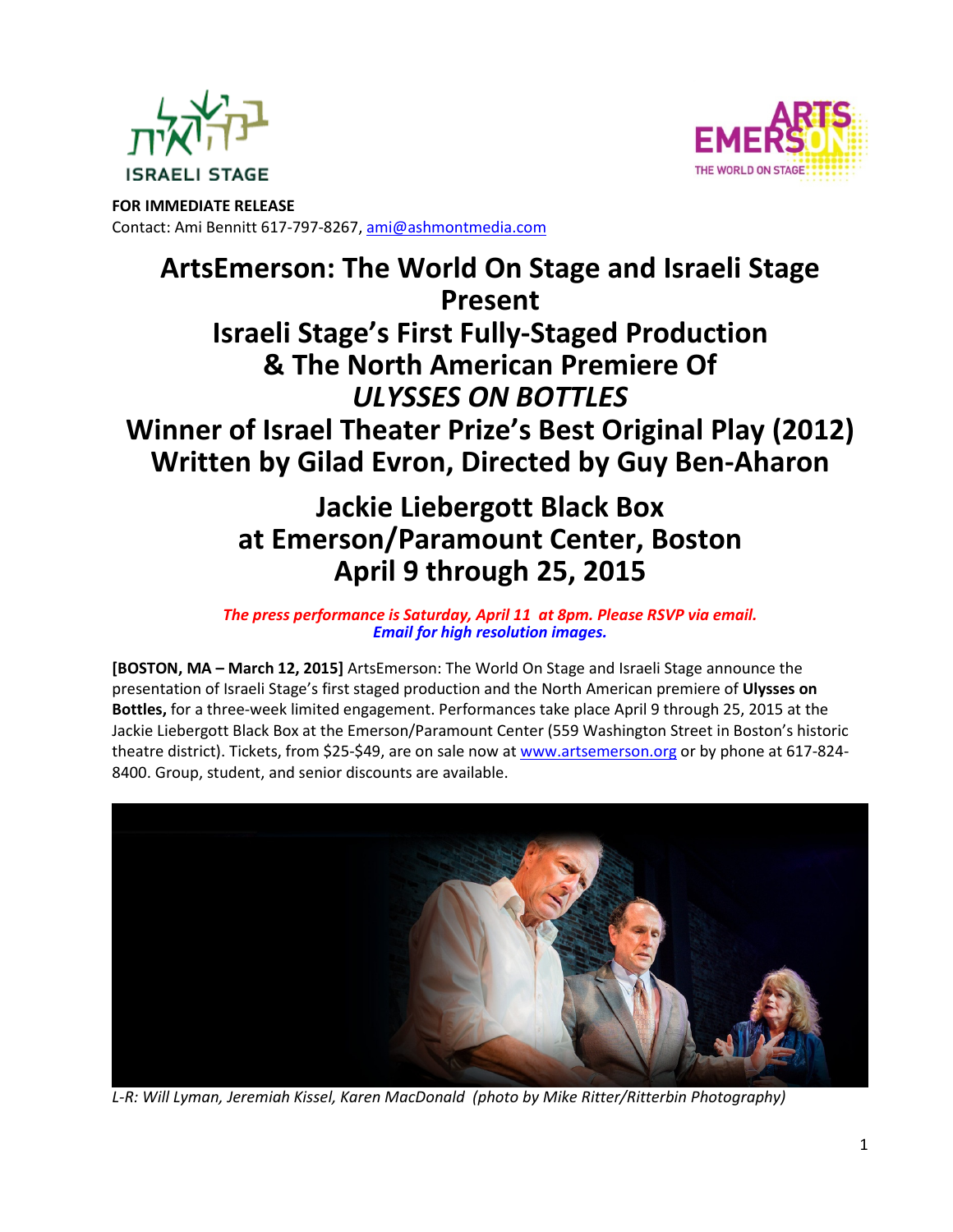Winner of Israel Theater Prize's Best Original Play in 2012, Gilad Evron's poetic and poignant examination of lives in conflict receives its North American premiere from Boston's own Israeli Stage and features the acting talents of local favorites Jeremiah Kissel, Will Lyman, Ken Cheeseman and Karen MacDonald. With surprising humor and powerful insight, **Ulysses on Bottles** tells the story of two unlikely companions who meet in prison; an Israeli‐Arab literature teacher nicknamed Ulysses and a successful Israeli‐Jewish attorney who takes on his case pro bono. Their combined perspectives illuminate the different reactions to Gaza. Evron wrestles with people living in separate realities—where a life of privilege is pitted against one of deprivation, and the story of Ulysses raises profound questions about absolute morality and personal freedom.This production is made possible, in part, by Combined Jewish Philanthropies (CJP).

"We couldn't be more excited about reaching this wonderful stage of mounting our first full production," says Guy Ben‐Aharon, Director of *Ulysses on Bottles* and Artistic Director of Israeli Stage. "It is an opportunity to build stronger and more meaningful cultural bridges between Greater Boston and Israel and we couldn't be more thankful to ArtsEmerson for providing a platform for this important and timely play."

"We're happy to help Israeli Stage launch its first full production," says Polly Carl, Creative Director of ArtsEmerson and Director of HowlRound. "We're also looking forward to hosting award‐winning Boston actors on ArtsEmerson stages and helping to house important conversation surrounding Evron's play."

#### **About Israeli Stage**

Israeli Stage is dedicated to sharing the diversity and vitality of Israeli culture through theatre. Since its inaugural season (2010‐2011), Israeli Stage has produced over fifteen plays in translation by ten playwrights while exposing American audiences to regional, American and world premieres. In March 2012, Israeli Stage launched its first touring show and has since then toured extensively throughout the Northeast to over forty venues, including twenty‐five academic institutions, holding talk‐backs after every performance in the hopes of creating more nuanced dialogue around and about the Middle East. Israeli Stage has been profiled in *The Boston Globe, The Improper Bostonian, The International Herald Tribune, Ha'aretz, The Washington Post*, and *WGBH* for the unique work it does to build cultural bridges between the United States and Israel. For more information, visit www.israelistage.org.

#### **Ulysses on Bottles**

APR 9 – 25, 2015 North American Premiere by Israeli Stage Written by Gilad Evron Directed by Guy Ben‐Aharon Jackie Liebergott Black Box at the Emerson/Paramount Center

#### **Cast**

| Ken Cheeseman*       | as Ulysses  |
|----------------------|-------------|
| Daniel Berger-Jones* | as Horesh   |
| Jeremiah Kissel*     | as Saul     |
| Will Lyman*          | as Seinfeld |
| Karen MacDonald*     | as Eden     |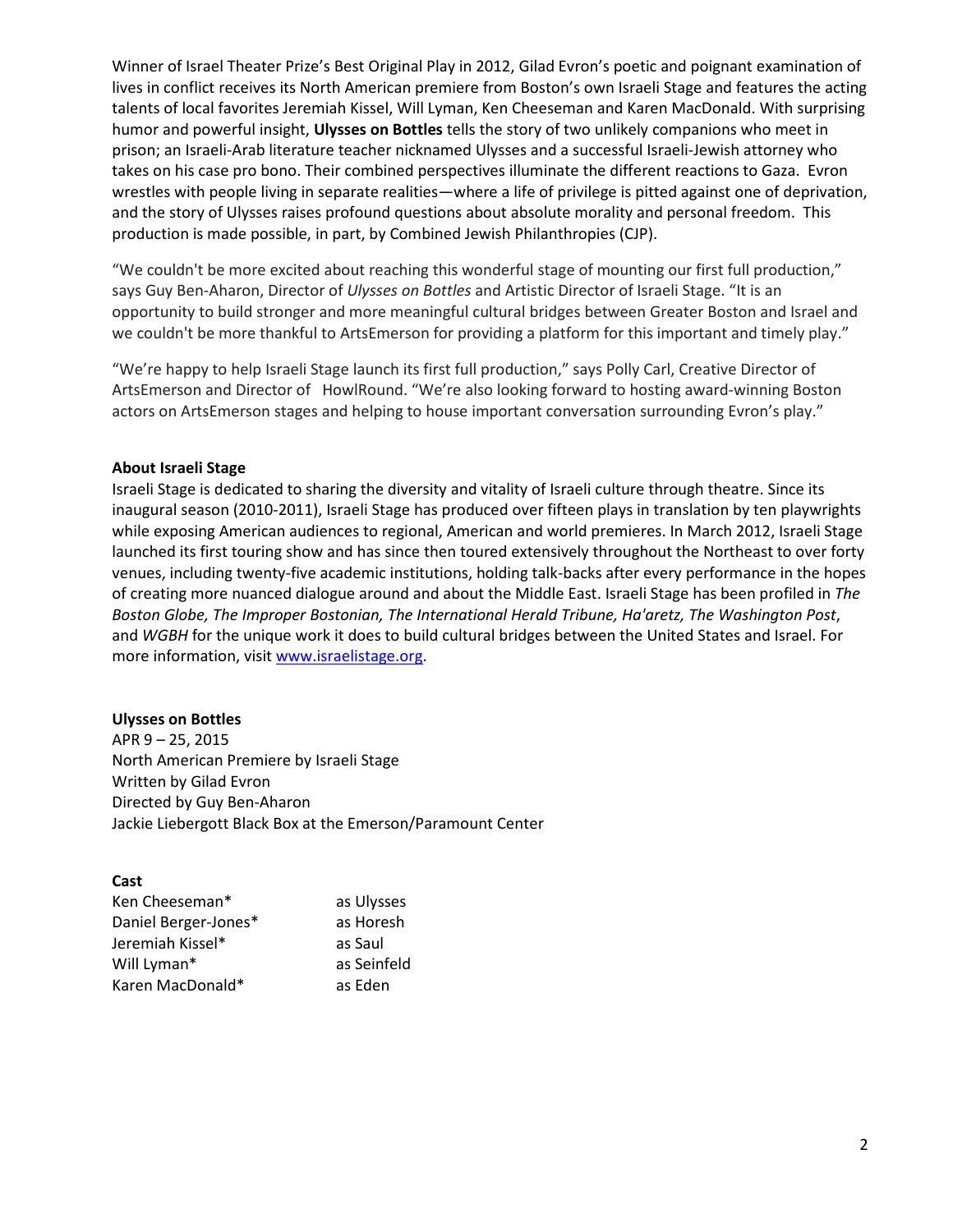#### **Company**

| Guy Ben-Aharon        | Director, Artistic Director of Israeli Stage |
|-----------------------|----------------------------------------------|
| Gilan Evron           | Playwright                                   |
| Molly Tobin           | Associate Producer, Israeli Stage            |
| DeDe Jacobs-Kosimar   | General Manager, Israeli Stage               |
| Ronald J. De Marco**  | <b>Scenic Design</b>                         |
| <b>Scott Pinkney</b>  | <b>Lighting Designer</b>                     |
| Adele Nadine Traub*   | <b>Production Stage Manager</b>              |
| David Remedios**      | Sound Designer                               |
| Charles Schoonmaker** | <b>Costume Designer</b>                      |

*\* Denotes member of Actor's Equity Association \*\* Denotes member of USA*

#### **Performance Schedule**

| Thursday, April 9, 2015   | 7:30PM |
|---------------------------|--------|
| Friday, April 10, 2015    | 8PM    |
| Saturday, April 10, 2015  | 8PM    |
| Sunday, April 11, 2015    | 2PM    |
| Wednesday, April 15, 2015 | 7:30PM |
| Thursday, April 16, 2015  | 7:30PM |
| Friday, April 17, 2015    | 8PM    |
| Saturday, April 18, 2015  | 8PM    |
| Sunday, April 19, 2015    | 2PM    |
| Wednesday, April 22, 2015 | 7:30PM |
| Thursday, April 23, 2015  | 7:30PM |
| Friday, April 24, 2015    | 8PM    |
| Saturday, April 25, 2015  | 2PM    |
| Saturday, April 25, 2015  | 8PM    |

#### **Artistic Bios**

Daniel Berger Jones\* (*Horesh*) is a Boston‐based actor, producer and entrepreneur. As an actor, he has worked with The Huntington Theatre Company, A.R.T., Central Square Theater, Boston Playwright's, Lyric Stage, Actors' Shakespeare Project, Shakespeare & Company, Shakespeare Now! and Company One, among others. In 2007 he co‐founded Orfeo Group, starring in all of their productions during their limited five‐year run, and winning Elliot Norton Awards for Best Play by a Fringe Company three times. In 2011, he cofounded Cambridge Historical Tours, giving tours of Harvard, Kendall and Old Cambridge as well as Ghost Tours and Pub Crawls in the Square (oldcambridge.org). He is currently producing and occasionally moonlighting in Shit‐Faced Shakespeare (which is what it sounds like) going up at the Davis Square Theatre on April 10th: www.shit‐facedshakespeare.com.

Ken Cheeseman\* (*Ulysses*). Recent credits include Robert Brustein's *King of Second Avenue*, *Bakersfield Mist,* and *Race* (New Rep) ; *The Master Builder* with John Turturro (BAM). Off Broadway credits include *Measure for Measure, A Midsummer Night's Dream* (NYSF), *King Lear* (LA MAMA ETC), *Amphitryon, Scapin, The Cherry Orchard* (CSC). Regional theatre tour of *Ether Dome*. Regional credits include *The Misanthrope* (Long Wharf), *Scapin* (Yale Rep), *Travels with My Aunt, The Cherry Orchard* (Baltimore CENTERSTAGE), *Prelude to a Kiss, All My Sons, A Civil War Christmas* (Huntington Theatre Company), *We Won't Pay, We Won't Pay, Doctor's Dilemma, Othello, Three Farces and a Funeral, The Merchant of Venice* (A.R.T), *Marvin's Room, One for the Money* (Trinity Rep). Film and Television credits include *Shutter Island, Mystic River, Leaves of Grass, Malice, Next Stop Wonderland*, *Monk, Law and Order and Olive Kitteridge*. Ken is a Senior Artist‐in‐Residence at Emerson College.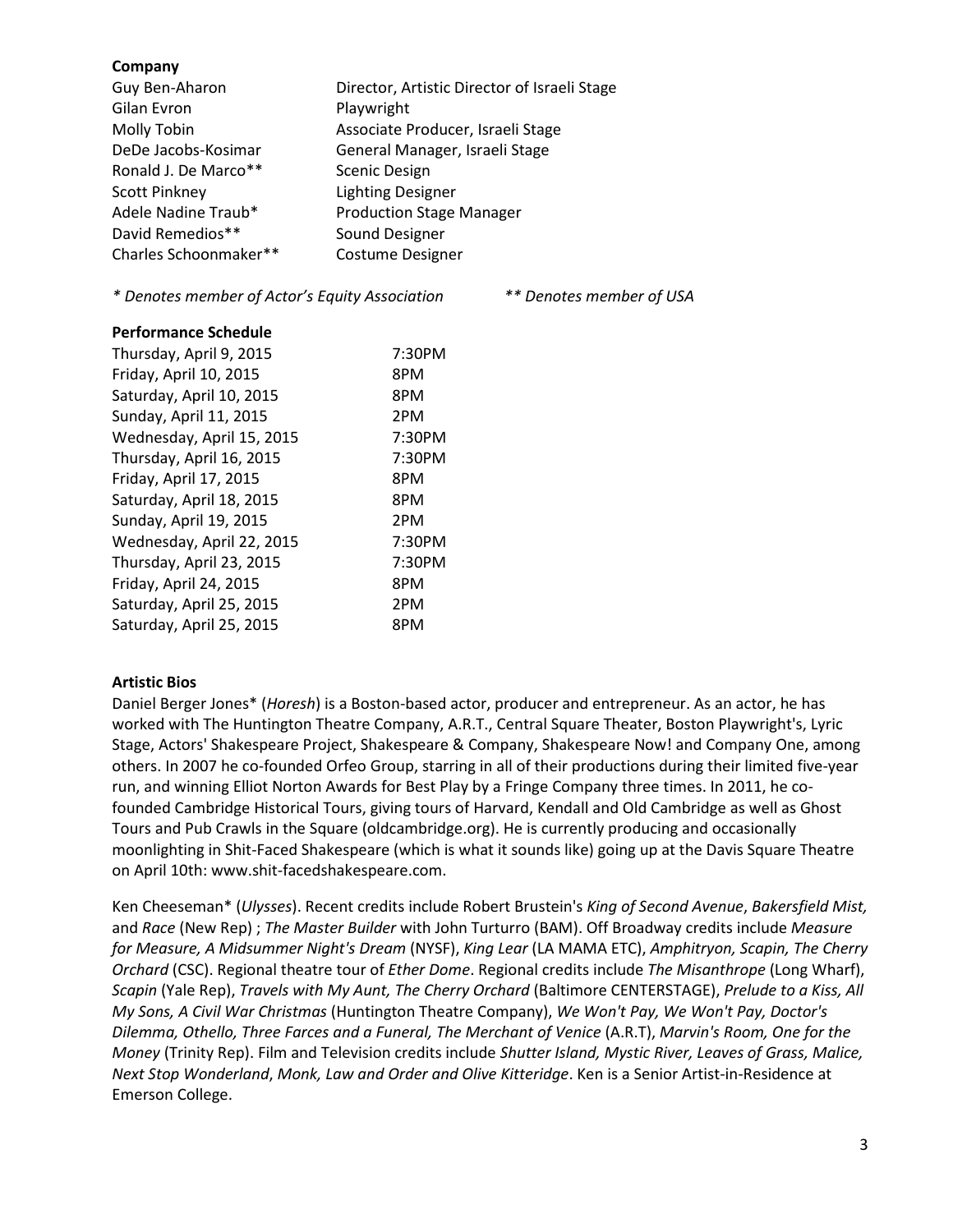Jeremiah Kissel\* (*Saul Izakov*). Appearances for Israeli Stage include *To the End of The Land* and *Make My Heart Flutter*. Other Boston area credits include roles at The Huntington Theatre Company, A.R.T., The Lyric Stage, New Rep, Commonwealth Shakespeare, Boston Playwrights, The Charles Playhouse, The Hasty Pudding, Boston's long running *Shear Madness* and at Symphony Hall with The Boston Pops. Film and television credits include *The Town*, *The Fighter*, *Body of Proof* and *Black Mass*. Jerry has won several Elliot Norton and IRNE Awards and in 2003 received The Elliot Norton Prize for Sustained Excellence.

Will Lyman\* (*Seinfeld*) Appearances for Israeli Stage include *Oh God and Dear Sigmund and Carl.* Mr. Lyman is well‐known to Boston audiences for his work with Commonwealth Shakespeare Co, The Huntington Theatre Company, New Rep, Speakeasy, Wheelock, Boston Playwright's and Nora. Elsewhere in the US, he has performed with Denver Center, Hartford Stage, Pennsylvania Stage, American Place, George Street and NJ Shakespeare. He has narrated with the National Symphony and acted in conjunction with the Cleveland Symphony and the Handel and Haydn Society. He is a recipient of both Norton and IRNE Awards. Film credits include *A Perfect Murder, The Siege, Welcome to the Dollhouse, Mystic River*, the narrator in *Little Children, What Doesn't Kill You*. He has narrated the PBS program *Frontline*.

Karen MacDonald\* (*Eden Izakov*) has appeared at Israeli Stage in *The Banality of Love*, *Freud's Women* and *At Night's End*. Recent credits include *That Hopey Changey Thing* and *Doubt* (Stoneham Theatre), *Red Hot Patriot* (Lyric Stage), *Ether Dome* (The Huntington Theatre Company) and *A Soldier's Carol* (Boston Holiday Pops). Last season she understudied and appeared as Amanda in *The Glass Menagerie* on Broadway. Other local credits include Speakeasy Stage, Commonwealth Shakespeare, New Rep Theatre, Arts Emerson, Boston Playwrights' Theatre and Merrimack Repertory Theatre. A founding company member of the American Repertory Theatre, she appeared in 70 productions, including *The Sea Gull, Endgame* and *Mother Courage*. Awards include Elliot Norton and IRNE Awards and both the Robert Brustein Award for Sustained Achievement in the Theatre and the Norton Prize for Sustained Excellence in 2010. Ms. MacDonald graduated from Boston University's CFA and is a Boston native.

Gilad Evron (*Playwright*) is an Israeli playwright, screenwriter and author. Evron's first script, *Bread,* was produced by the Israeli television in 1985 and won the Prix Italia (1986) for Best Fictional TV Drama in Europe. Evron's plays have been presented at Israel's major theaters and theater festivals, winning recognition and awards; most notably *Jehu* (1993) and *Ulysses on Bottles* (2012) as Best Original Play of the Year and The Prime Minister's Award to a Hebrew Author (1997). Evron was the playwright‐in‐residence at Israel's National Theater, Habima, from 1996‐1998. Evron's plays have been staged in France, Germany and Austria. In 2003, Evron published his first book, *Mareh Makon* (*Other Places*), a collection of short stories. "The Falcon", one of the stories in the book, was published in the British literary magazine *Granata* (2005). In 2009 *Six Plays*, a collection of Evron's plays, was published by Tel‐Aviv University.

Guy Ben‐Aharon (*Director / Producing Artistic Director*) Born in Israel, Guy is the Producing Artistic Director and Founder of Israeli Stage. After the success of Israeli Stage, Guy was asked by the Goethe-Institut Boston to develop German Stage, by SwissnexBoston to develop Swiss Stage and by the Austrian Cultural Forum to develop Austrian Stage. Guy is a member of the ROI Global Entrepreneurs Community, a 2013 Theatertreffen International Forum Fellow in Berlin, Germany, and an Inaugural Chai (chair of?) in the Hub Award winner (Top 18 Leaders under 45 in the Boston Jewish Community) awarded by the Combined Jewish Philanthropies. A proud Emerson College alum, Guy's dedication to international theatre has resulted in tours up and down the East Coast, garnering profiles and features in *The Boston Globe*, *Ha'aretz*, *The Improper Bostonian* and *The Washington Post*.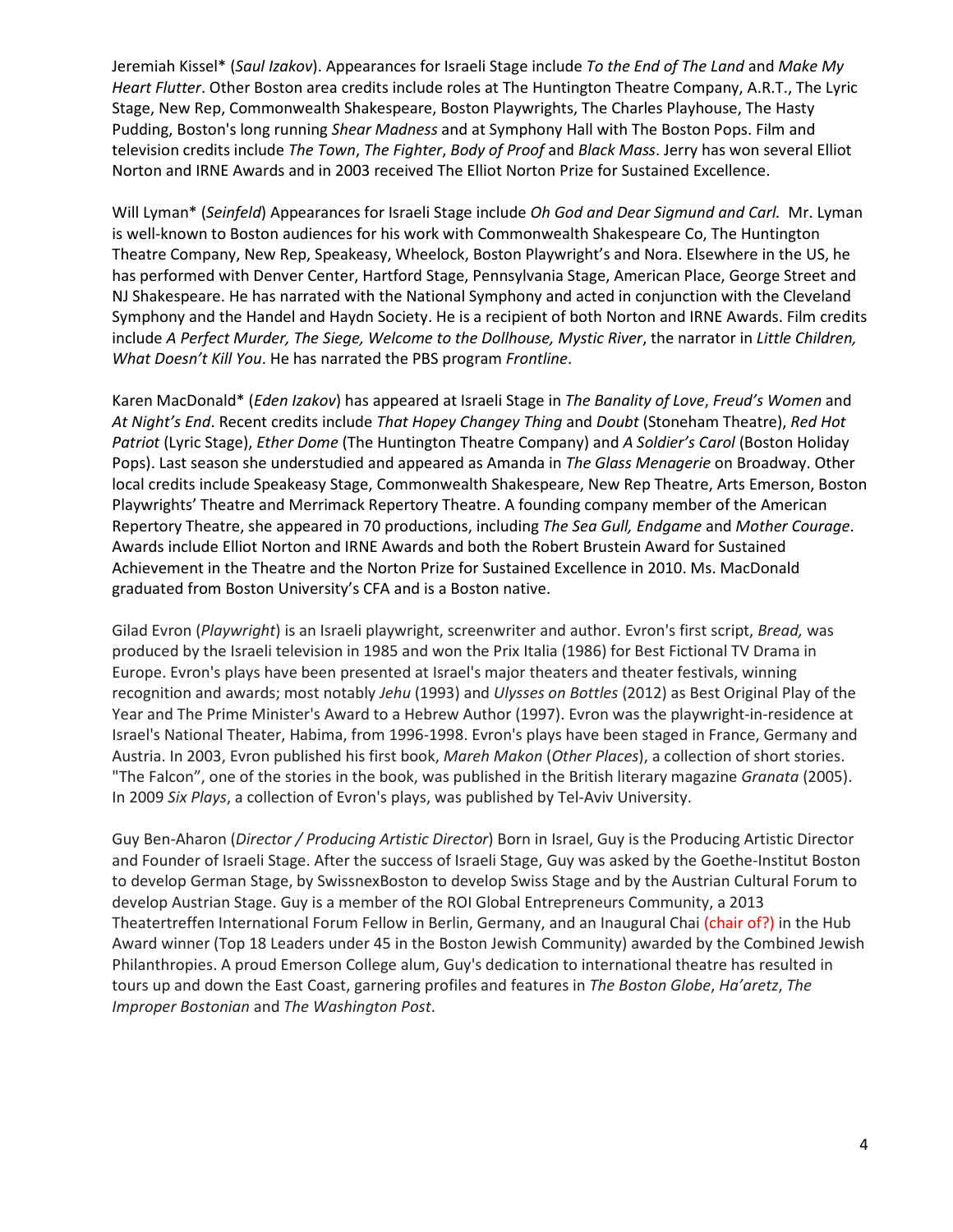#### **ArtsEmerson's 2014-15 Winter and Spring Season at a Glance Click here to view the season video.**

| Production                                                                                                                                               | About                                                                                                                                                                                                                                                                                              | Company/Artist                                                                                               |
|----------------------------------------------------------------------------------------------------------------------------------------------------------|----------------------------------------------------------------------------------------------------------------------------------------------------------------------------------------------------------------------------------------------------------------------------------------------------|--------------------------------------------------------------------------------------------------------------|
| <b>Tristan &amp; Yseult</b><br>March 5-15, 2015<br>Emerson/Cutler Majestic Theatre<br>Cornwall, United Kingdom                                           | The enchanting players of Kneehigh bring their<br>sexy adaptation of this ancient love tale for an<br>irresistible night of live music and "Did you see<br>that?"-theatricality.                                                                                                                   | Kneehigh                                                                                                     |
| The Muse and Morros: 30 Years of<br><b>Revolutionary Comedy Re-mastered</b><br>March 11 - 29, 2015<br><b>Emerson/Paramount Center</b><br>Los Angeles, CA | The most prominent Chicano-Latino<br>performance troupe in the country returns to<br>Boston to celebrate their 30th Anniversary and<br>make some noise about the current state of<br>affairs with an evening of raucous theatre<br>without borders.                                                | <b>Culture Clash</b>                                                                                         |
| <b>Ulysses on Bottles</b><br>April 9-25, 2015<br><b>Emerson/Paramount Center</b><br>Boston, MA                                                           | North American premiere of Gilad Evron's<br>poetic examination of lives in conflict through<br>the story of two unlikely companions and their<br>reactions to Gaza. Featuring Boston favorites<br>Jeremiah Kissel, Will Lyman and Karen<br>MacDonald.                                              | Israeli Stage<br><b>Featuring Boston</b><br>favorites Jeremiah Kissel,<br>Will Lyman and Karen<br>MacDonald. |
| <b>Needles and Opium</b><br>April 9-12, 2015<br>Emerson/Cutler Majestic Theatre<br>Montreal, Canada                                                      | Artistic visionary Robert Lepage revisits his<br>acclaimed hypnotic masterpiece which explores<br>the complex relationships between love and<br>addiction through the art of Jean Cocteau and<br>Miles Davis.                                                                                      | Ex Machina/Robert<br>Lepage                                                                                  |
| <b>The Grand Parade</b><br>April 30 - May 3, 2015<br><b>Emerson/Paramount Center</b><br>Ashfield, MA                                                     | The globally acclaimed Double Edge Theatre<br>returns to Boston with a stunning, wordless<br>collage of the mythology that defined the<br>twentieth century. Inspired by legendary visual<br>artist Marc Chagall, this kaleidoscopic vision of<br>the world paints humanity at play, war and rest. | Double Edge Theatre                                                                                          |
| Smile at Us, O Lord!<br>June 11 - 13, 2015<br>Emerson/Cutler Majestic Theatre<br>Co-presented with Vakhtangov<br><b>Academic Theatre</b><br>Russia       | Brought to life by the acclaimed team of<br>Vakhtangov's artistic director Rimas Tuminas,<br>composer Faustas Latenas, and set designer<br>Adomas Yatsovskis, "Smile At Us, Oh Lord" is<br>based on two novels by the Lithuanian-born<br>Israeli writer, Grigory Kanovich.                         | Vakhtangov Academic<br>Theatre                                                                               |

### **About ArtsEmerson: The World On Stage**

Founded in 2010 by Rob Orchard (currently ArtsEmerson Creative Consultant), ArtsEmerson seeks to redefine the relationship between artist and audience, and the impact of theatre on community. Through performance programs, ongoing artist residencies and repeated engagements with ensembles, audiences see how our work evolves over time and, as a result, connect to artists' deeper ambitions and processes. This investment not only strengthens the bond between artists and audiences but allows for a highly interactive exchange that helps to realize the full potential of the arts in the life and character of the city of Boston.